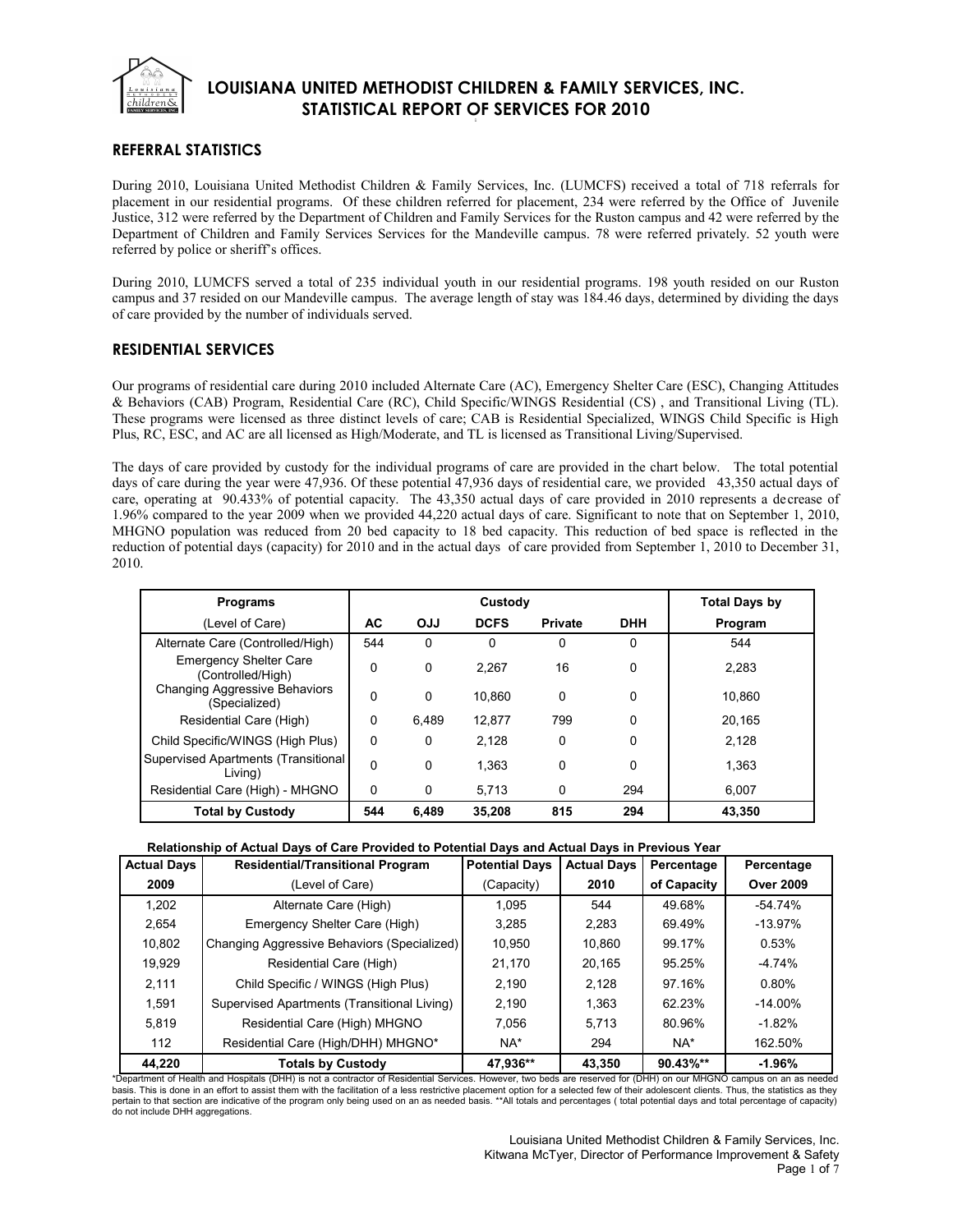

|                                                              | Contractual | Actual | <b>Number</b>                           | Percentage                | Percentage           |
|--------------------------------------------------------------|-------------|--------|-----------------------------------------|---------------------------|----------------------|
| <b>Residential Services Contracts</b>                        |             |        | Days of Care Days of Care Over Contract | of Contracted<br>Capacity | <b>Over Contract</b> |
| DCFS - Emergency Shelter Care                                | 2,190       | 2.267  | 77                                      | 103.00%                   | 3.51%                |
| AC - Emergency Shelter Care                                  | 1.095       | 544    | $-551$                                  | 49.68%                    | $-50.31%$            |
| DCFS - Changing Aggressive Behaviors                         | 10,950      | 10.860 | $-90$                                   | 99.17%                    | $-0.82%$             |
| DCFS - Child Specific                                        | 2,190       | 2.128  | -62                                     | 97.16%                    | $-2.83%$             |
| <b>DCFS - Residential Care</b>                               | 13,140      | 12,877 | $-263$                                  | 97.99%                    | $-2.00\%$            |
| OJJ - Residential                                            | 6.570       | 6,489  | -81                                     | 98.76%                    | $-1.23%$             |
| PRI - Residential/Emergency Shelter<br>Care                  | 1.460       | 815    | -645                                    | 55.82%                    | -44.17%              |
| <b>DCFS - Supervised Apartments</b><br>(Transitional Living) | 2,190       | 1,363  | $-827$                                  | 62.23%                    | $-37.76%$            |
| DHH - Residential Care MHGNO                                 | NA.         | 294    | <b>NA</b>                               | NA%                       | NA%                  |
| DCFS - Residential Care MHGNO                                | 7,056       | 5,713  | $-1,343$                                | 80.96%                    | $-19.03%$            |
| Total                                                        | 46,841      | 43,350 | $-3,491$                                | 92.51%                    | $-7.45%$             |

### **Days of Residential Care Provided by Contract/Bed Distribution**

Statistics related to the custody, race and gender of our residents are provided below:

#### **Individuals By Race, Gender And Custody**

|               |       | <b>Black</b> |        |       | White |        |       | Other |        |       | <b>TOTAL</b> |        |
|---------------|-------|--------------|--------|-------|-------|--------|-------|-------|--------|-------|--------------|--------|
| Custody       | Total | Male         | Female | Total | Male  | Female | Total | Male  | Female | Total | Male         | Female |
| AC            | 11    | 5            | 6      |       |       | 3      | 0     | 0     | 0      | 18    | 9            | 9      |
| <b>OJJ</b>    | 35    | 16           | 19     | 11    |       | 4      | 0     | 0     | 0      | 46    | 23           | 23     |
| <b>DCFS</b>   | 103   | 50           | 53     | 55    | 32    | 23     | 5     | 2     | 3      | 163   | 84           | 79     |
| PRI           | 0     | 0            |        |       | 6     |        | 0     | 0     | 0      |       | 6            |        |
| <b>DHH</b>    | 0     | 0            | O      |       |       | 0      | 0     | 0     | 0      |       |              |        |
| <b>TOTALS</b> | 149   | 71           | 78     | 81    | 50    | 31     | 5     | າ     | 3      | 235   | 123          | 112    |

| <b>Custody by Race</b> |          |            |            |             |            |
|------------------------|----------|------------|------------|-------------|------------|
| Race                   | AC       | <b>ULO</b> | <b>DHH</b> | <b>DCFS</b> | <b>PRI</b> |
| <b>Black</b>           | 61.11%   | 76.09%     | $0.00\%$   | 63.19%      | $0.00\%$   |
| White                  | 38.89%   | 23.91%     | 100.00%    | 33.74%      | 100.00%    |
| Other                  | $0.00\%$ | $0.00\%$   | $0.00\%$   | 3.07%       | $0.00\%$   |
| <b>TOTALS</b>          | 100.00%  | 100.00%    | 100.00%    | 100.00%     | 100.00%    |

#### **State by Race**

| Race          | State (DHH, DCFS,<br>OJJ) |
|---------------|---------------------------|
| Black         | 65.71%                    |
| White         | 31.91%                    |
| Other         | 2.38%                     |
| <b>TOTALS</b> | 100.00%                   |

#### **Racial Distribution**

| Race         | <b>Percentiles</b> |
|--------------|--------------------|
| Black        | 63.40%             |
| White        | 34.47%             |
| Other        | 2.13%              |
| <b>TOTAL</b> | $100.00\%$         |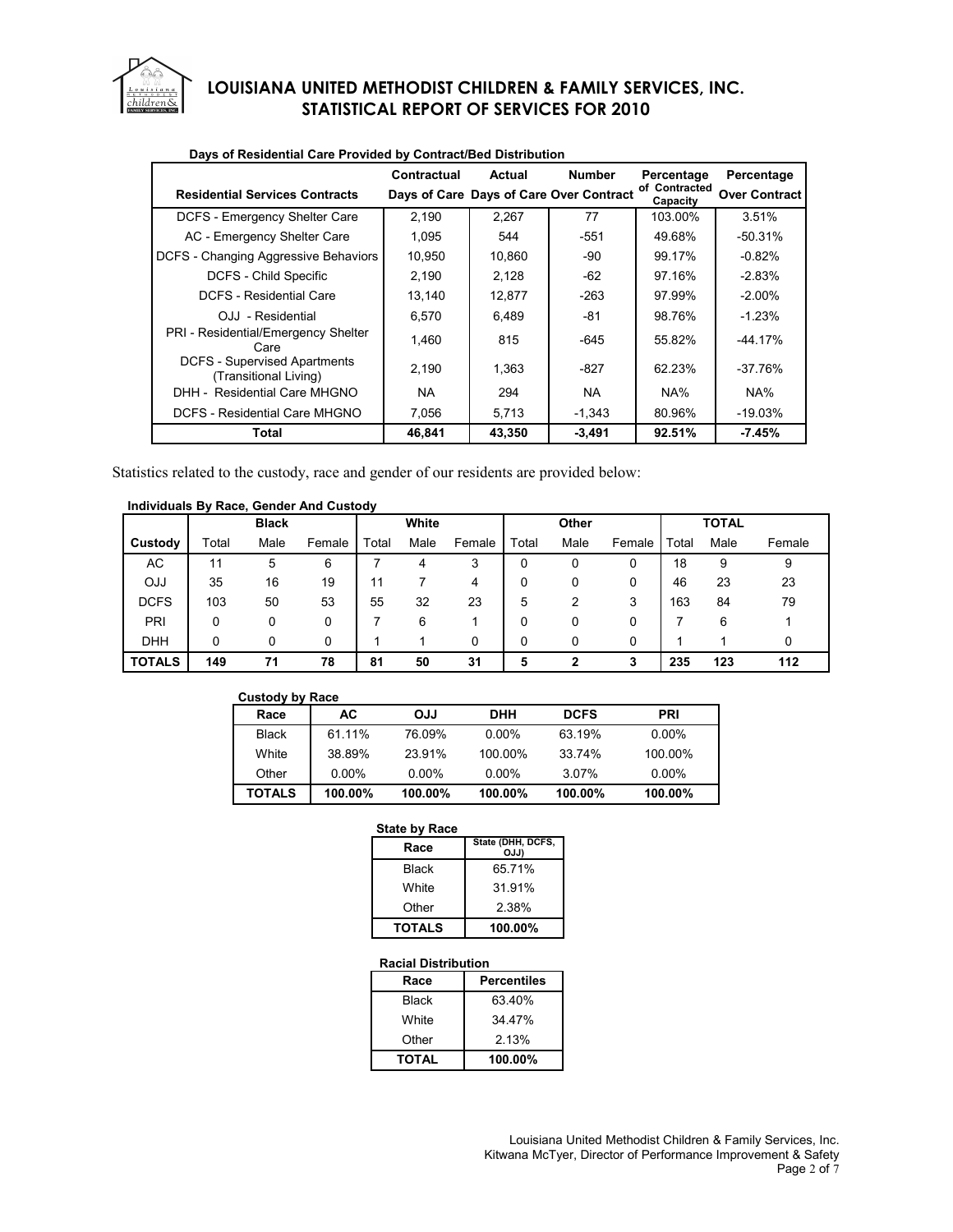

#### ADMISSIONS, DISCHARGES, AND LENGTH OF STAY STATISTICS

Statistics related to the admission and discharge of youth from the different levels of care are presented in the chart below. For purposes of utilization review, these statistics also provide information regarding length of stay by custody and level of care for the reported year. It is important to note that the statistics are a representation of the reported year of 2010. Length of stay was determined by dividing the number of days of care provided by the number of clients served only for the year of 2010.

|                     |                        | Continued      | <b>Admitted</b> | <b>Discharged</b> | <b>Continued</b> |                     | Days   | Average    |
|---------------------|------------------------|----------------|-----------------|-------------------|------------------|---------------------|--------|------------|
| <b>Residential</b>  |                        | from           | <b>In</b>       | In                | to               |                     | Of     | <b>LOS</b> |
| Program             | Custody                | 2009           | 2010            | 2010              | 2011             | <b>Participants</b> | Care   | (days)     |
| <b>CAB</b>          | <b>DCFS</b>            | 29             | 14              | 14                | 29               | 43                  | 10,860 | 252.55     |
| <b>CS</b>           | <b>DCFS</b>            | 5              | 6               | 6                 | 5                | 11                  | 2,128  | 193.44     |
| AC                  | AC                     | $\overline{2}$ | 16              | 16                | $\overline{2}$   | 18                  | 544    | 30.22      |
| <b>SA/TL</b>        | <b>DCFS</b>            | 4              | 9               | 9                 | 4                | 13                  | 1,363  | 104.84     |
| <b>ESC</b>          | <b>DCFS</b>            | 8              | 29              | 31                | 6                | 37                  | 2,267  | 61.27      |
|                     | PRI                    | 0              |                 | 0                 |                  | 1                   | 16     | 16.00      |
|                     | <b>TOTAL</b>           | 8              | 30              | 31                | 7                | 38                  | 2,283  | 60.07      |
| <b>RGC</b>          | <b>OJJ</b>             | 17             | 32              | 34                | 15               | 49                  | 6,489  | 132.42     |
|                     | <b>DCFS</b>            | 37             | 39              | 42                | 34               | 76                  | 12,877 | 169.43     |
|                     | <b>DCFS</b><br>(MHGNO) | 12             | 24              | 20                | 16               | 36                  | 5,713  | 158.69     |
|                     | <b>DHH</b><br>(MHGNO)  | 1              | $\mathbf 0$     |                   | $\Omega$         | 1                   | 294    | 294.00     |
|                     | PRI                    | 1              | 5               | 3                 | 3                | 6                   | 799    | 133.16     |
|                     | <b>TOTAL</b>           | 68             | 100             | 100               | 68               | 168                 | 26,172 | 155.78     |
| <b>GRAND TOTALS</b> |                        | 116            | 175             | 176               | 115              | 291                 | 43,350 | 148.96     |

#### RESIDENTIAL LEGNTH OF STAY STATISTICS

Statistics related to the total length of stay for all discharged youth during 2010 is represented in the chart below. This statistic is calculated from day of admit to day of discharge.

**Length of Stay (LOS)** 

Average of LOS for all discharges during the statistical report of service period of 2010: **Days (565.65)**  Shortest LOS: **Day(s) (1) /** Longest LOS: **Days (1,702)** 

#### **Number of Discharges by Length of Stay during 2010 (Statistics do not include MHGNO)**

| <b>Length of Stay</b>             |          | Custody    |             |            |                | Length of Stay              |
|-----------------------------------|----------|------------|-------------|------------|----------------|-----------------------------|
| (Days)                            | AC       | <b>OJJ</b> | <b>DCFS</b> | <b>DHH</b> | <b>Private</b> | <b>Totals &amp; Percent</b> |
| $1 - 90$ DAYS (1 $-$ 3 MONTHS)    | 18       | 3          | 15          | 0          |                | 37 / 29.83%                 |
| $91 - 180$ DAYS (3 – 6 MONTHS)    | $\Omega$ | 27         | 6           | 0          | 0              | 33 / 26.61%                 |
| 181 - 365 DAYS (6 - 12 MONTHS)    | 0        | 6          | 18          | 0          |                | 25 / 20.16%                 |
| $366 - 546$ (12 - 18 MONTHS)      | $\Omega$ | $\Omega$   | 9           | 0          | 0              | 9/7.26%                     |
| $547 - 730$ (18 - 24 MONTHS)      | $\Omega$ | $\Omega$   |             | 0          | 0              | 7 / 5.65%                   |
| $731 - 1,096$ (24 - 36 MONTHS)    | $\Omega$ | 0          |             | 0          | 0              | 7 / 5.65%                   |
| $1,096 - (36 + MOMTHS)$           | 0        | 0          | 6           | 0          | 0              | 6/4.84%                     |
| <b>TOTAL NUMBER OF DISCHARGES</b> | 18       | 36         | 68          | 0          | 2              | 124/100.00%                 |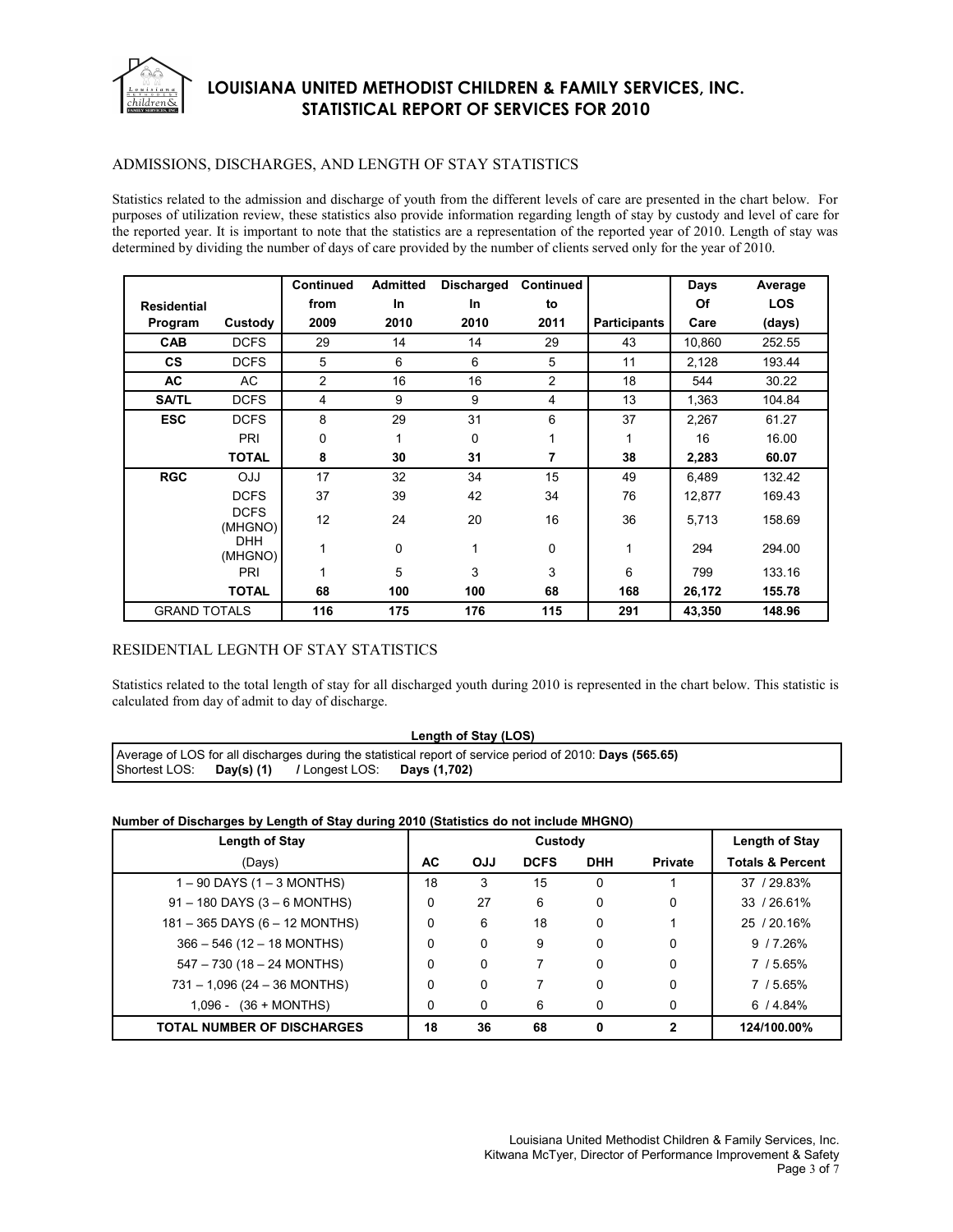

### **INDEPENDENT LIVING/TRANSITIONAL LIVING PROGRAM**

During 2010, 371 structured classes and seminars were presented to 14-18 year olds. This is a decrease of 18% from the 451 structured classes and seminars taught in 2009. A total of 522 individual youth received services from the Independent Living Program. This is an increase of 36% from the 384 individual youth who received services from the Independent Living Program in 2009. Children in the care of our agency, in the care of other child care agencies and in foster care have attended classes in subjects such as apartment hunting, check writing, banking, nutrition and many other subjects related to living independently. Our staff provides services to a catchment area which covers all of northeast Louisiana; from Lincoln Parish to the Mississippi River.

Each participant in the Independent Living Program receives a pre-test and post-test for independent living skills assessment. During 2010 the average score on pre-tests was 52% with the average on post-tests being 84% for a pre-test/post-test average percent of change of 38%.

### **FAMILY COUNSELING CENTER**

During 2010, Family Counseling Center served a total of 3,258 individuals. This number includes outpatient counseling, Crime Victim's Assistance program services, residential counseling services, community outreach education and prevention services, and professional evaluation and referral services.

| <b>Programs</b>                                    | <b>Families</b> | <b>Individuals</b> |
|----------------------------------------------------|-----------------|--------------------|
| <b>Outpatient Counseling Services</b>              | 240             | 385                |
| <b>Outpatient CVA Counseling Services</b>          | 61              | 68                 |
| <b>Outpatient Therapeutic Groups</b>               | 233             | 265                |
| <b>Residential CVA Counseling Services</b>         | 60              | 60                 |
| <b>Residential Family Counseling Services</b>      | 84              | 240                |
| <b>Residential Groups</b>                          | 13              | 13                 |
| <b>Community Education and Prevention Services</b> | 1.789           | 2.227              |
| <b>TOTAL SERVED</b>                                | 2.480           | 3,258              |

#### **Statistics of Services and Programs Offered During 2009**

#### **Subcategory Types of Services & Groups Offered by the Family Counseling Center during 2010**

| <b>Services</b>                                    | <b>Groups</b>                                                                                                   |
|----------------------------------------------------|-----------------------------------------------------------------------------------------------------------------|
| Individual Therapy                                 | Anger Management (Court-Ordered)                                                                                |
| Marital Therapy                                    | Community Crisis Intervention (Cedar Creek School)                                                              |
| Trauma Counseling                                  | CVA Adult Survivor Group for LMCH Residential Youth                                                             |
| Crime Victim's Program                             | CVA Adult Survivor Group for Outpatients                                                                        |
| Play Therapy                                       | Filial Parenting for Parents of Traumatized Children (Family<br>Counseling Center and Trinity Methodist Church) |
| Group Counseling                                   | CHADD Parent to Parent for Parents of Children with ADHD                                                        |
| Collaborative Divorce                              | Grandparents Raising Grandchildren                                                                              |
| Community and Professional Trainings               | Trans-parenting for Divorced Parents                                                                            |
| Collaboration with Community Agencies and Churches | Preventative Education Program (Ruston Elementary School)                                                       |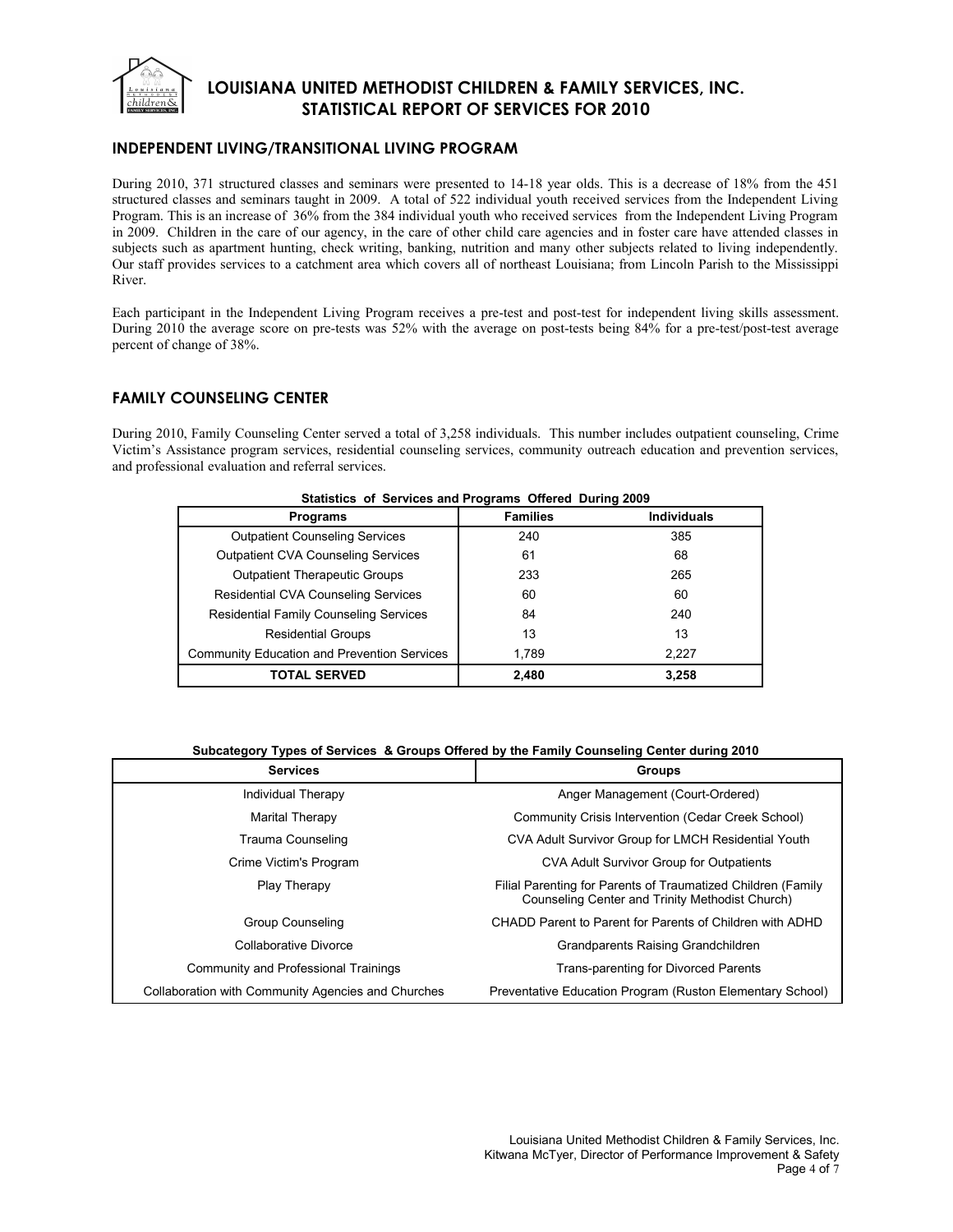

Family Counseling Center served individuals and families in 15 parishes in Louisiana, Arkansas, and Mississippi. Approximately 2,000 counseling sessions were conducted at the Family Counseling Center in 2010. Residential services included counseling with residents from our Ruston campus and their families from across the state, house groups, grief groups, and Crime Victims Assistance groups. Outpatient services included individual and family counseling, therapeutic groups, educational groups, community crisis intervention, community referrals, and professional training.

Family Counseling Center offered a variety of crisis debriefing services to the students, teachers, and parents during a critical incident at Cedar Creek School. Through the Stimulus Crime Victims Assistance grant Family Counseling Center was able to provide in-service training to 174 Lincoln Parish elementary school teachers on mandated reporting and recognizing child abuse. Additionally 1,581 elementary children were presented a Safety Zone program teaching them about personal safety, how to recognize inappropriate behaviors, and how to get help. Family Counseling Center collaborated with Louisiana Association for Play Therapy in 2010 and presented a professional training "Integrating Play Therapy with Trauma Focused Cognitive Behavioral Therapy TF-CBT<sup>"</sup> with 60 in attendance.

In 2010 Family Counseling Center provided crisis intervention and educational services to approximately 641 teachers, students and families of Cedar Creek. Family Counseling Center partnered with Trinity United Methodist Church and with Calvary Baptist Church to provided specialized parent education trainings. Louisiana Tech offered an Advanced Play Therapy course in the fall of 2010 and utilized Family Counseling Center as the location for the class taking advantage of the training environment.

Family Counseling Center continues to strive to meet the needs of families in North Louisiana and to strengthen our specialties in children's services including play therapy, specialized parenting programs, trauma recovery including use of Eye Movement Desensitization Reprocessing EMDR, TF-CBT (Trauma Focused Cognitive Behavioral Therapy), and marriage issues including divorce recovery services for families and children.

### **HOWARD SCHOOL**

During 2010, Howard Educational Center provided educational services to a total of 171 different youth. 170 of these youth were residents of Louisiana Methodist Children's Home and one youth was a nonresident student from Lincoln Parish School Board. Howard Educational Center served 131 different youth in regular Residential classes, a decrease of 0.76% compared to the previous year and 25 youth moved on to the Public School setting. 52 youth participated in short-term educational services. 12 youth participated in the Howard School GED program and 4 of these graduated after earning their GED yielding an average of 33.33%. 53 youth participated in the Howard Educational Career Education (Vocational Program) and of these students 4 / 7.5% obtained their National Certification in Carpentry and Construction, 8 / 15% obtained student licenses in barbering, 8 were employed by Lincoln Parish School Board during the Summer.

### **FAMILY PLUS PROGRAM**

During the calendar year of 2010, the programs of the Family Plus department provided assistance to a total of 1,385 individuals and 496 families. Services we offered included such things as: intensive in-home counseling, out-patient counseling, assessments, referrals, aftercare, seminars and workshops.

Our regional Family Plus offices provided services to 415 families and 1,061 individuals. Baton Rouge Family Plus served 117 families and 357 individuals. Monroe Family Plus served 59 families and 116 individuals. In Pineville, Family Plus served 44 families and 122 individuals. Ruston Family Plus served 64 families and 159 individuals. In Shreveport, Family Plus served 64 families and 271 individuals.

The Multi Systemic Therapy (MST) in-home program in Shreveport and Monroe areas served a total of 81 families, representing 324 individuals. This marks our fourth complete year of providing this service. During 2010, 81% of our MST cases completed treatment, 90% of all cases show evidence of Improved Family Relations, and in 92% of

all cases the youth is demonstrating Success in Educational/Vocational Setting. Multi-Systemic Therapy is now funded by Medicaid in Louisiana.

During 2010 Family Plus began offering counseling services in Natchitoches, at an office located at First United Methodist Church of Natchitoches. Family Plus of Natchitoches provided services to 8 families, representing 36 individuals during 2010. We are very hopeful about expanding services in the Natchitoches area during 2011.

During 2010, Family Plus continued to offer Active Parenting classes and/or the Strengthening Families Program in all locations. Also, Family Plus staff assisted several private families in placing youth into our Residential Treatment Program on the Ruston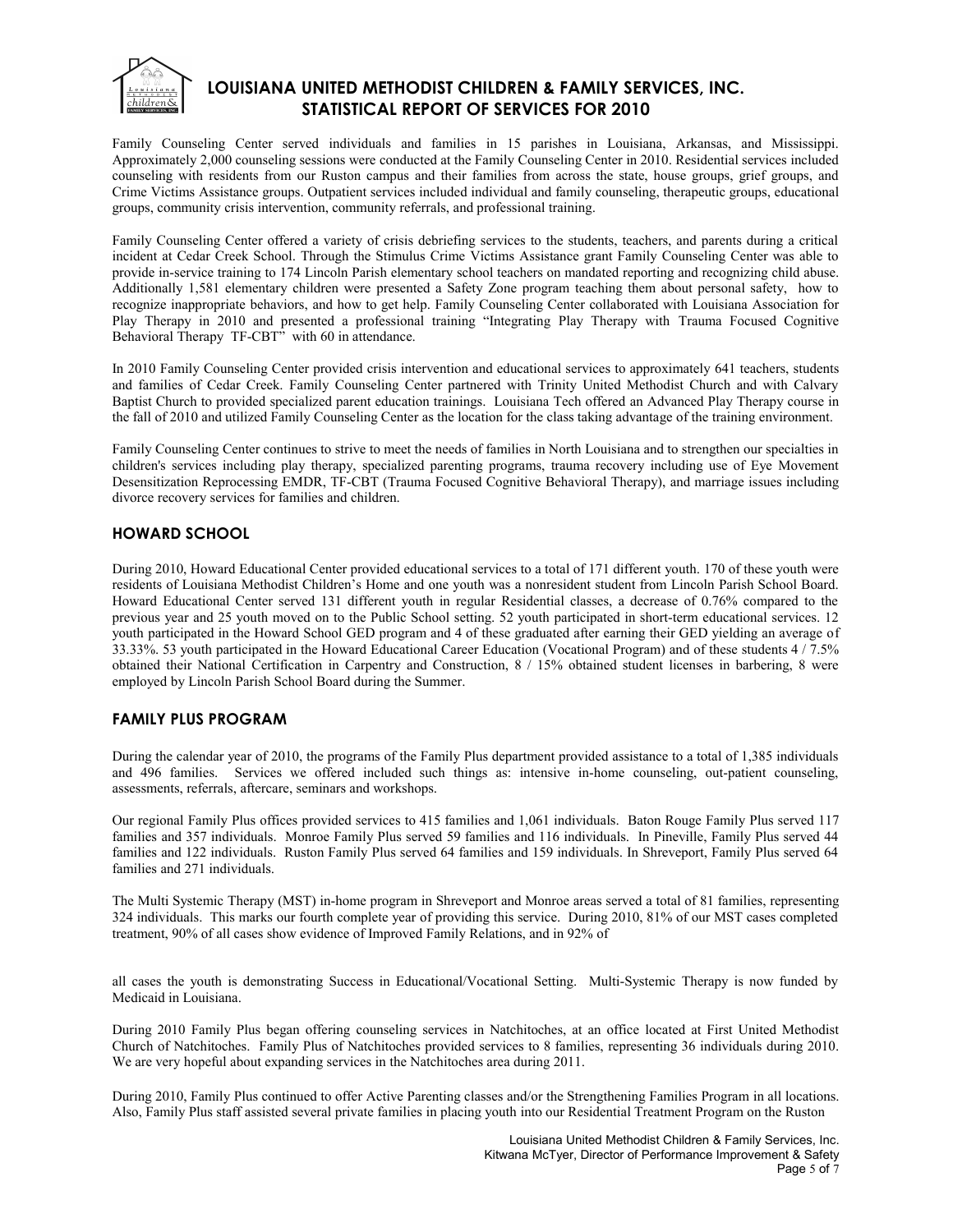

campus. These private youth generally stay for a brief stabilization period. Family Plus will continue to seek innovative programming, which can help families thrive.

The demand for services remains great, and Family Plus continues to strive to meet the needs of families in Louisiana.

### **OUTDOOR WILDERNESS LEARNING CENTER (O.W.L)**

The OWL was visited by over 10,000 individuals in 2010. We provided a variety of activities for our youth in care, as well as served the community with our campus and programs.

The Thomas Henning Family Lodge continues to be utilized by MCH youth's family members and staff from satellite offices. Our youth enjoy being able to stay with their families and take part in family therapy. Several guests have noted they particularly enjoyed the peaceful setting and the chance to "get away from it all."

The Henning Conference Center was visited by over 2,500 people last year. It was used for numerous LMCH functions, including MCH Thanksgiving dinner and staff Christmas luncheon, summer program speakers, 4H activities, and various trainings. It was also utilized by the community for events such as weddings, family reunions, workshops, and retreats.

With almost 2000 participants in 2010, the ropes course continues to be popular with groups of all ages and background. This year's outside groups included churches, athletic teams, school groups and business corporations. Many of these groups come back every year, and incorporate the ropes course into their events as an important teambuilding tool . The staff and youth from LMCH also took part in teambuilding events throughout the year.

Over 900 volunteers lent a hand at the OWL in 2010, coming from all over Louisiana and from as far away as Minnesota. As always, they came with a wide range of talents, as well as the most important asset for an OWL volunteer: the willingness to work! OWL volunteers cleared trails, worked in the greenhouse, painted and cleaned buildings, and worked on construction projects. We also have a wonderful core group of volunteers who come on a regular basis to make salsa and jelly.

The OWL Center 4H club had another active year, with regular club meetings and several special events. LMCH youth were able to learn about topics like fishing, wildlife, fashion, and cooking. Special events included the Fall Pumpkin Decorating Contest, 'Sex, Dating, and Relaing' Conference, the Christmas Cookie Extravaganza, and the 4H End of the Year Banquet.

The equine program is still a favorite among LMCH youth, with most of the youth taking part in some way. Daily riding classes are offered throughout the OWL summer program, and weekly horsemanship classes and therapy groups are available during the school year. Equine assisted therapy has been a part of teambuilding events for youth and staff. Several outside groups, including the Lincoln Leadership class and LA Tech softball team have utilized the team building component of the equine program. OWL staff once again brought horses to Med Camps of LA during the summer camp months. LMCH youth volunteered to lead the horses and serve as side walkers. The equine facility also hosted a session for the LA Parks and Recreation Conference.

Summer program was a huge success, with youth participating in the high and low ropes course, maze activities, canoeing, swimming, mountain biking, horseback riding, and much more! There were also special speakers from the

Monroe zoo, Wildlife and Fisheries department, and the SPARTA Aquifer. The Mandeville home also visited the OWL for a first ever special camp session, staying at the bunkhouse for a fun filled long weekend.

One of the year's new programs has been a joint effort between Howard School and the OWL. These outdoor education classes incorporate some of the OWL's unique facilities, like the Arbor Walk, into science classes for LMCH youth. Once a week, students visit the OWL and take part in an outdoor educational curriculum designed by OWL staff. This opportunity gives educational components a much more 'hands on' feel, as youth can see, feel, and hear information they are learning about.

Four of the OWL staff received the Louisiana Master Gardener Certification, and then put those skills to use planting a vegetable garden with LMCH youth! Some things grew really well (squash), some not so well (eggplants), but the youth had a great time learning about soil preparation and planting techniques. We hope to expand upon the horticulture program as a focused learning area for our youth.

Last fall the OWL hosted Jake's Day, an annual event put on by the Wild Turkey Federation. Over 200 adults and youth, including youth from LMCH, took part in activities all over the OWL campus. Topics included archery, blind building, camouflage techniques, hunter safety, feed plots, animal tracks, and conservation.